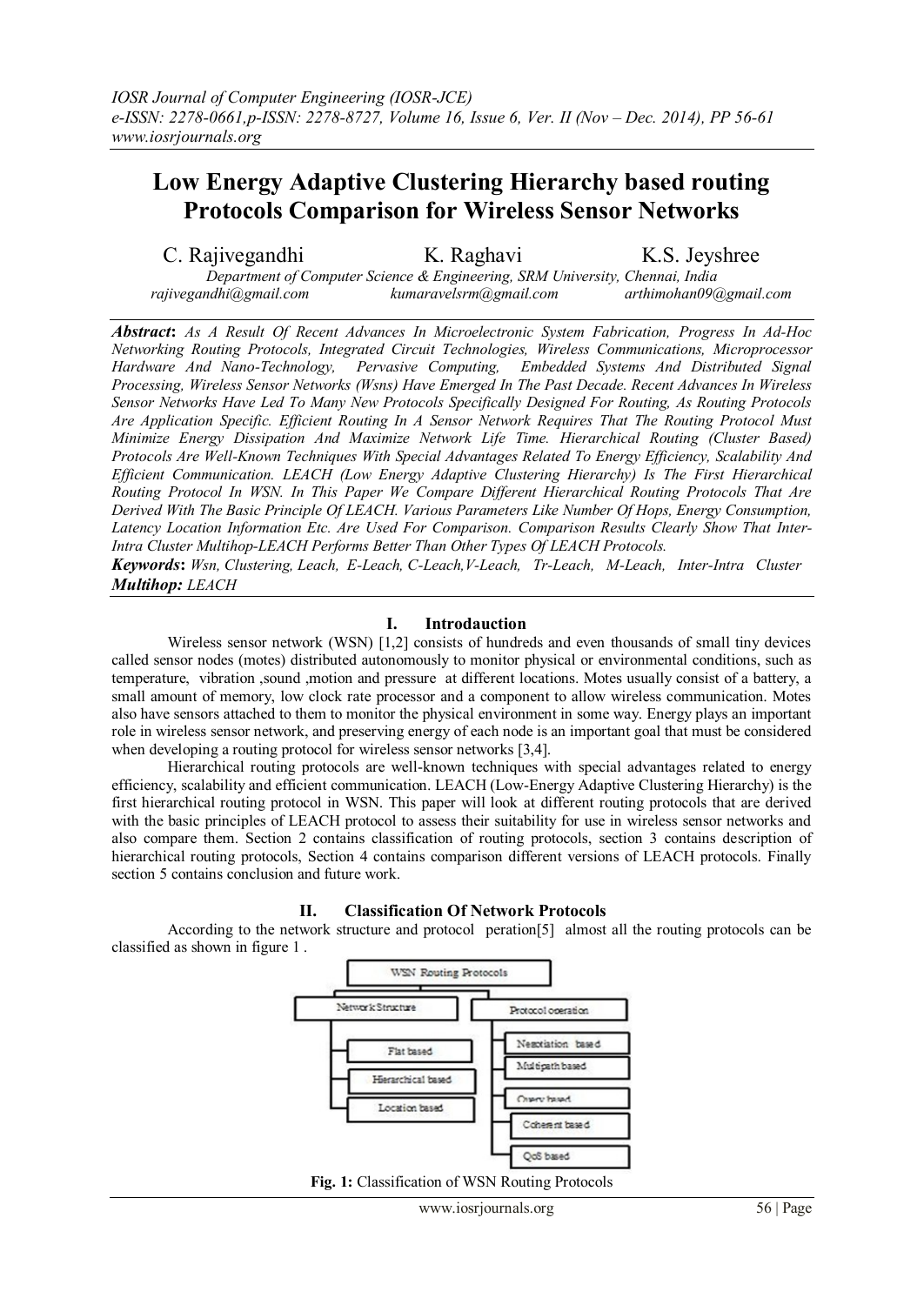#### **2.1 Network Structure**

Based on structural orientation of base stations and the structural orientation of sensor nodes we classify routing protocols as flat based, hierarchical based and location based.

Flat based: In these networks, all nodes play the same role and there is absolutely no hierarchy. To any reachable sensor node within the sensor cloud flat routing protocols distribute information as needed. No effort is made to organize the network or its traffic to discover the best route hop by hop to a destination by any path.

Hierarchical based: This class of routing protocols sets out to attempt to conserve energy by arranging the nodes into clusters as shown in Figure 2. Nodes in a cluster transmit to a head node within close proximity which aggregates the collected information and forward this it to the base station [6]. Good clustering protocols play an important role in network scalability as well as energy efficient communication. Clusters may lead to a bottleneck, on the negative side of it.



**Fig. 2:** Clustering Nodes

Location based: Most of the routing protocols for sensor networks require location information for sensor nodes. To calculate the distance between two particular nodes, in most cases location information is needed so that energy consumption can be estimated. Location information can be utilized in routing data in an energy efficient way, since there is no addressing scheme for sensor networks like IP-addresses.

# **2.2 Protocol Operation**

The main operating characteristic of a routing protocol is described by it; in terms of communication pattern, hierarchy, delivery method, computation, next- hop.

Multipath based: In this case, the network derives benefit from the fact that there may be multiple paths between a source node and the destination. Different paths usage ensures that energy is depleted uniformly and no single node bears the brunt [3].

Query based: Here the focus lies on propagation of queries throughout the network by the nodes which require few data. Any node which has the requested data and receives a query, replies with the data to the requesting node. This approach conserves energy by minimizing redundant or non-requested data transmissions [7].

Negotiation based: The nodes here exchange a number of messages between themselves before transmission of data. The benefit of this is that redundant data transmissions are suppressed. It should however be ensured that the transmissions negotiation are not allowed to exceed an extent that the energy saving benefit is offset by the negotiation overhead.

QoS-based: QoS based protocols have to find a trade-off between energy consumption and the quality of service. A high energy consumption path or approach may be adopted if it improves the QoS. So when interested in energy conservation, these types of protocols are usually not very useful.

Coherent-based : Coherence based protocols focus on how much data processing takes place at each node. In coherent protocols, data is sent to an aggregator node after minimum possible processing, and processing is then done at the aggregator. However, the aggregator nodes must have more energy than the other ordinary nodes, or else they will be depleted rapidly.

# **III. Discription Of Hierarchical Routing Protocols**

In a hierarchical architecture[5,6], higher energy nodes can be used to process and send the information while low energy nodes can be used to perform sensing in the proximity of the target. This means that assigning special tasks to cluster heads and creation of clusters can greatly contribute to overall system lifetime, scalability and energy efficiency. An efficient way to lower energy consumption within a cluster and perform data aggregation and fusion in order to decrease the number of transmitted messages to the BS is hierarchical routing.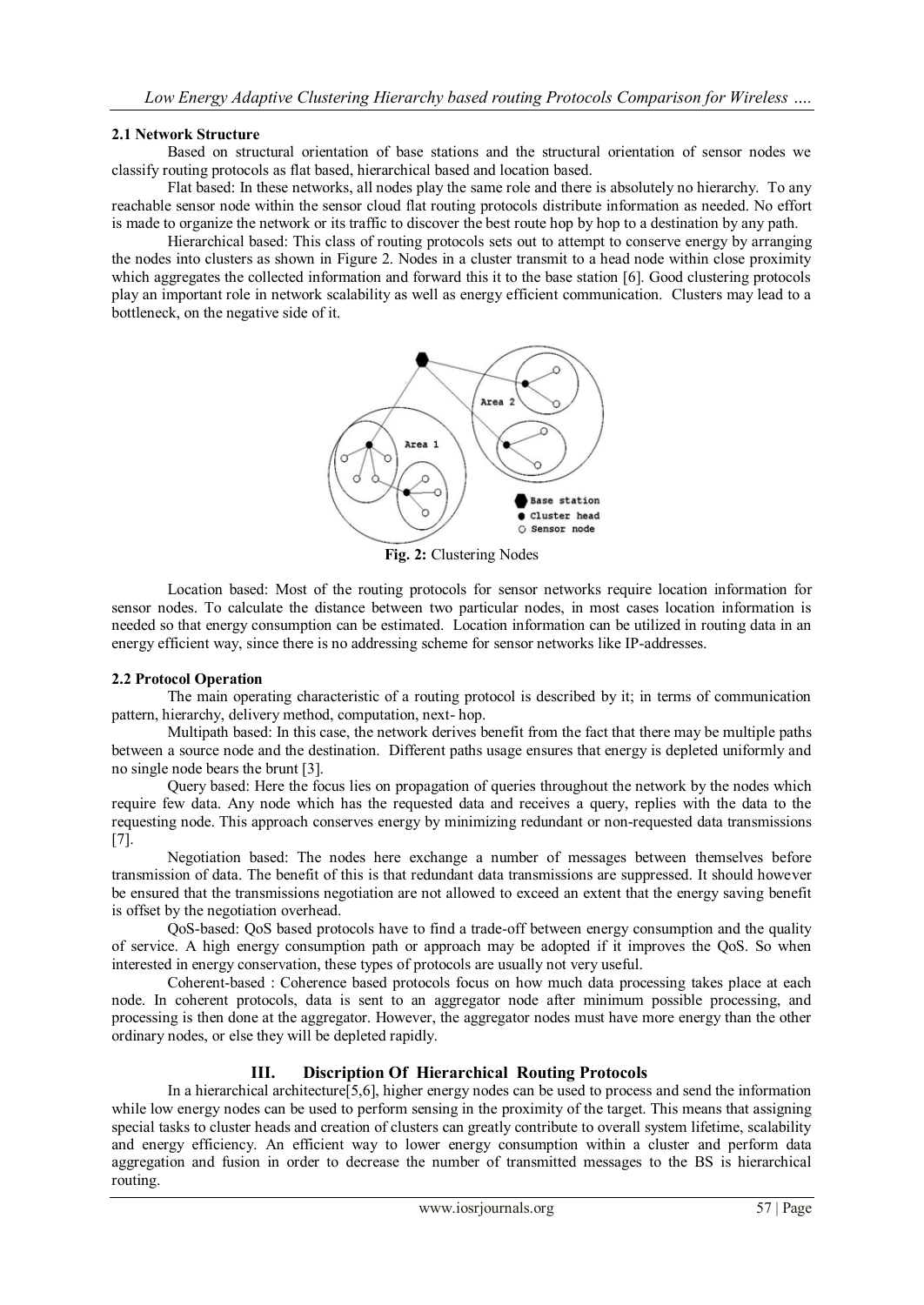#### **3.1 Low-Energy Adaptive Clustering Hierarchy (LEACH)**

LEACH is a first hierarchical routing protocol proposed by Wendi B. Heinzelman, et al [6]. In LEACH, nodes organize themselves into clusters and all non-cluster head nodes transmit to the cluster-head.

The cluster head performs aggregation of data and transmits the data directly to the base station as shown in figure 3. These self elected cluster heads continue to be cluster heads for a period referred to as a round. The operation of LEACH is separated into two phases: the setup phase and the steady state data transfer phase.



**Fig3:** Each Cluster Head Transmit the Data Directly to the Base Station

During the setup phase, cluster heads are selected based on the random number chosen for the network and the number of times the node has been a cluster-head so far. This decision is made by each node n choosing a random number between 0 and 1. The node ,becomes a cluster-head for the current round, if the number is less than a threshold  $T(n)$ . The threshold is formed as follows:

$$
T(n) = \begin{cases} \frac{P}{1 - P(r \mod \frac{1}{P})} & \text{if } n \in G\\ 1 & \text{otherwise} \end{cases}
$$

where the desired cluster-head probability is P, r is the number of the current round and G is the set of nodes that have not been cluster-heads in the last 1/P rounds.

Once the nodes have elected themselves to be cluster heads, they sets up a TDMA schedule and transmits the schedule to all the nodes in its cluster, completing this setup phase, which is then followed by a steady-state operation. This steady state operation is broken into frames, where nodes send their respective data to the cluster head at most once per frame during their allocated slot.

#### **3.2 Energy-LEACH (E-LEACH)**

Fan el. Al. proposes a new protocol known as Energy-LEACH in which CH selection procedure is improved. It makes residual energy of node as the main metric which decides whether the nodes turn into CH or not after the first round. Like LEACH protocol, E-LEACH protocol has been divided into rounds. Every node has the same probability to turn into CH that means nodes are randomly selected as CHs which is the first round. I the residual energy of each node is different after one round communication and taken into account for the selection of the CHs is the next round. That mean nodes that have more energy will become a CHs rather than nodes with less energy.

E-LEACH tries to optimize the energy consumption of the network by ensuring that nodes belonging to hot regions have a high probability of becoming a cluster heads. Thus nodes belonging to hot regions, which are expected to transmit data more frequently, now do it over shorter distances, thereby leading to balanced energy consumption over the network. E-LEACH selects a node to be a cluster head depending upon its hotness value and residual energy. This is an improvement over stochastic approach used in LEACH in terms of energy efficiency.

#### **3.3 Centralized-LEACH (C-LEACH)**

Wendi et al. [9] proposed LEACH-C protocol which uses a centralized algorithm. LEACH offers no guarantee about the placement and/or number of cluster heads. In [9], an enhancement over the LEACH protocol was proposed. The protocol, called LEACH-C, uses an algorithm of centralized clustering and the same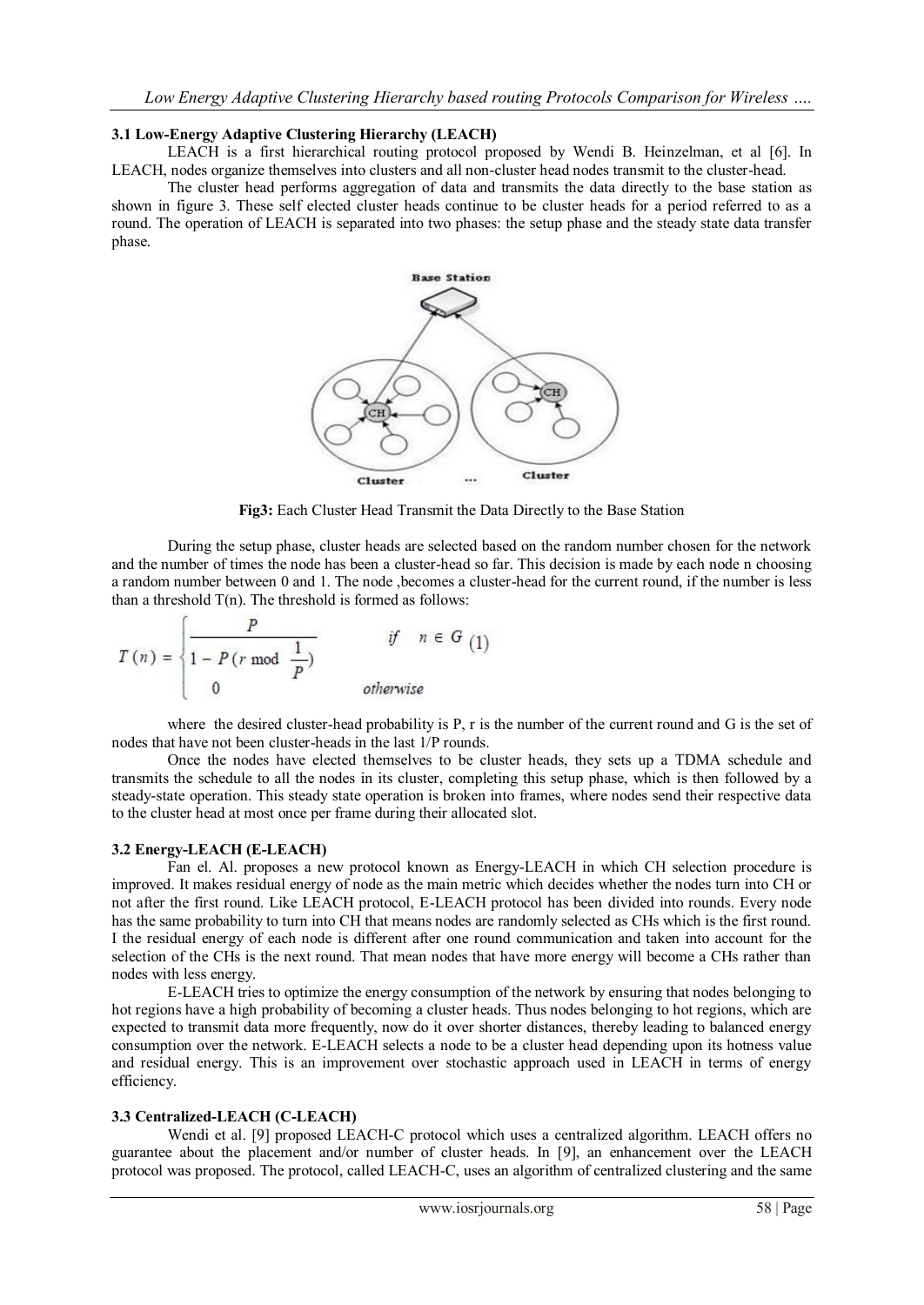steady-state phase as LEACH. LEACH-C protocol can produce better performance by dispersing the cluster heads throughout the network. During the set-up phase of LEACH-C, the current location (possibly determined using GPS) information is send by each node and residual energy level to the sink. The steady-state phase of LEACH-C is similar to that of the LEACH protocol.

# **3.4 Vice cluster head-LEACH (V-LEACH)**

In new version of LEACH [10] protocol, the cluster contains; CH (responsible only for sending data that is received from the cluster members to the BS), vice-CH (the node that will become a CH of the cluster in case of CH dies), cluster nodes (gathering data from environment and send it to the CH) as shown in figure 4. In the original leach, the CH is always on receives data from cluster members, assemble these data and then send it to the BS which might be located far away from it.

Than the other nodes CH will die earlier in the cluster because of its operation of receiving, sending and overhearing. When the CH die, as the data is gathered by cluster nodes which will reach the base station the cluster will become useless. In our V-LEACH protocol, besides having a CH in the cluster, there is a vice-CH that takes the role of the CH when the CH dies because the reasons we mentioned above. By doing this, cluster nodes data will always reach the BS; there is no need to elect a new CH each time the CH dies. As this will extend overall network life time.



**Fig 4:** V-LEACH containing both CH and Vice CH(in red colour)

# **3.5 Two – level LEACH (TL- LEACH)**

Two-Level Hierarchy LEACH [11] is a proposed extension to the LEACH algorithm. In addition to the other simple sensing nodes it utilizes two levels of cluster heads (primary and secondary). According to this algorithm, the primary cluster head communicates with the secondary, and the corresponding secondary communicate with the nodes in sub-cluster. Data-fusion can also be performed as in LEACH. In addition, communication within a cluster is still scheduled using TDMA time-slots. The two-level structure of TL-LEACH to be transmitted to base station reduces the amount of nodes, which effectively reduces the total energy usage.

#### **3.6 Multihop-LEACH (M-LEACH)**

M-LEACH is the modified version of LEACH [10]. M-LEACH protocol operates similar to LEACH protocol, but changes communication mode from single hop to multi-hop between CHs (Cluster Heads) and BS (Base Station). Multihop-LEACH protocol selects an optimal path between all CHs and the BS, then, according to the selected optimal path, data is to the BS as shown in figure 5.



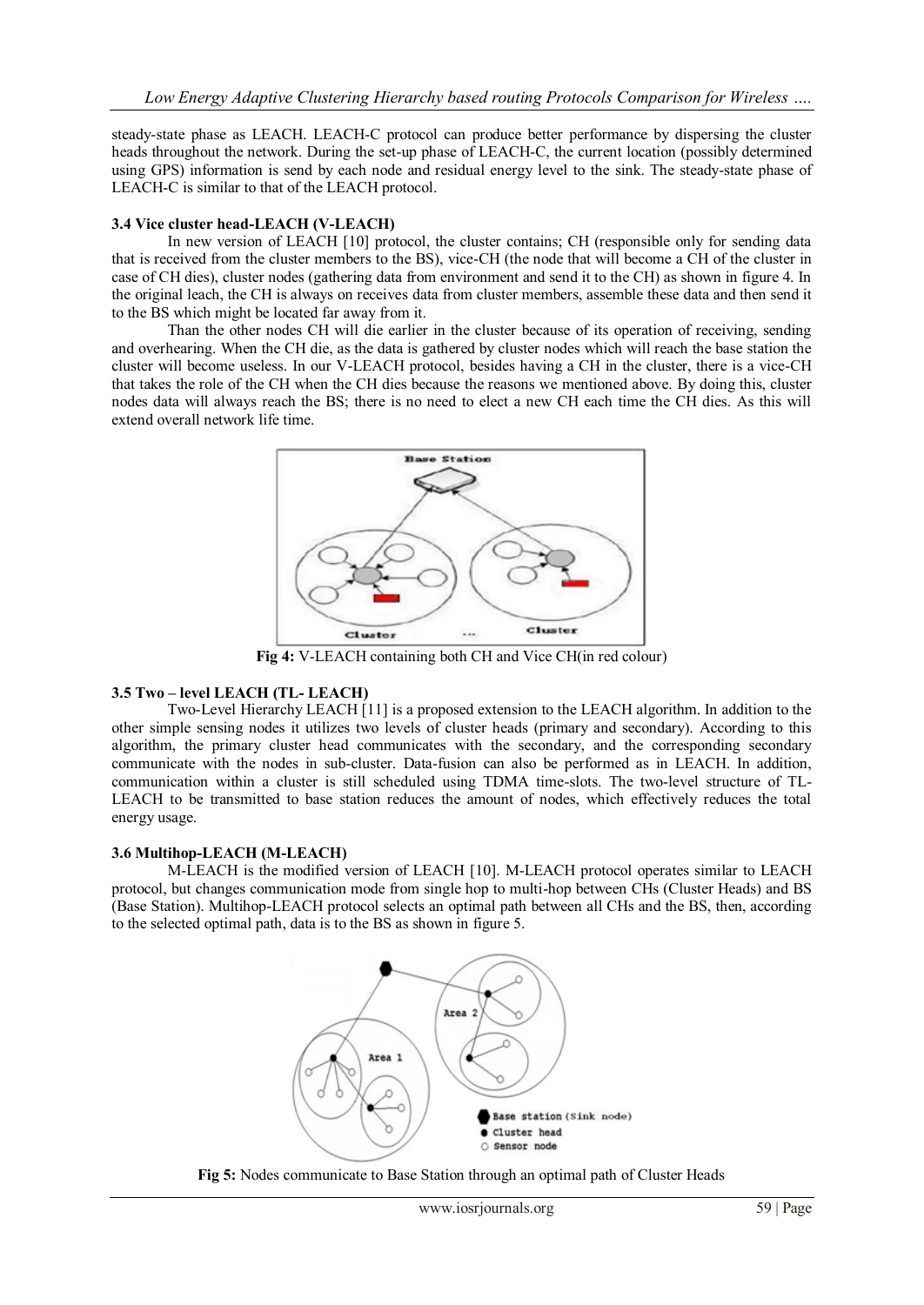# **3.7 Inter-Intra Cluster Multihop-LEACH**

There are two major modifications in Inter-intra luster Multihop-LEACH protocol with respect to M-LEACH protocol [12] as shown in figure 6.



**Fig 6:** Nodes Communicate to Base Station using inter and intra cluster multihop operation

Inter-cluster multihop operation - In this model network is grouped into different clusters. Each cluster is composed of one cluster head (CH) and cluster member nodes. The respective CH from its cluster member nodes gets the sensed data, assembles the sensed information and later sends it to the Base Station through an optimal multihop tree formed between cluster heads (CHs) with base station as root node as shown in figure 6.

Intra-cluster Multihop operation - However, we note that in general using single hop communication within a cluster for communication between the sensor nodes and the cluster heads may not be the optimum choice. When the sensor nodes are deployed in regions of dense vegetation or uneven terrain, it may be beneficial to use multihop communication among the nodes in the cluster to reach the cluster head. As it is possible for nodes to remain disconnected from the network due to a cluster head not being in range, each node is able to request that another connected node to become a cluster head.

# **IV. Comparison Of Versions Leach Based Protocols**

The parameters used in comparing the various LEACH based protocols are Number of hops used in communicating, Residual energy of nodes used for selecting CH, Energy consumption, Latency, Loss of data, Location information and Overall Network life time shown in table 1.

# **V. Conclusion And Future Work**

In this paper we considered a well known protocol for WSN called LEACH which is the first and the most important protocol in wireless sensor network which uses cluster based broadcasting technique. We narrated different protocols that are derived with the basic principle of LEACH protocol. Then we compared various protocols and this comparison led us to the conclusion that Inter-Intra Cluster Multihop-LEACH performs better than all the LEACH based protocols that we considered.

Future work could include improving the protocols developed during this report and the development of new clustering techniques to minimize the energy consumption.

| Protocols                                    | Number of hops used<br>in communicating | Residual energy of<br>nodes used for<br>selecting CH | Energy<br>consumption | Latency | Loss<br>of data | Location<br>information used<br>to select CH | Overall<br>Network life<br>time |
|----------------------------------------------|-----------------------------------------|------------------------------------------------------|-----------------------|---------|-----------------|----------------------------------------------|---------------------------------|
| <b>LEACH</b>                                 | Single                                  | No                                                   | Medium                | Low     | More            | No                                           | Average                         |
| <b>E-LEACH</b>                               | Single                                  | Yes                                                  | Less                  | Low     | More            | No                                           | <b>Better</b>                   |
| <b>C-LEACH</b>                               | Single                                  | Yes                                                  | Less                  | Low     | ess             | Yes                                          | <b>Better</b>                   |
| <b>V-LEACH</b>                               | Single                                  | No                                                   | Less                  | Low     | ess             | No                                           | Good                            |
| <b>TL-LEACH</b>                              | Two                                     | Yes                                                  | Less                  | More    | ess             | No                                           | Good                            |
| <b>M-LEACH</b>                               | Multihop                                | Yes                                                  | Less                  | More    | Less            | No                                           | <b>Best</b>                     |
| Inter-Intra<br>Cluster<br>Multihop-<br>LEACH | Multihop                                | Yes                                                  | Least                 | More    | Least           | N <sub>0</sub>                               | <b>Best</b>                     |

**Table 1:** Comparison of different hierarchical LEACH based Protocols